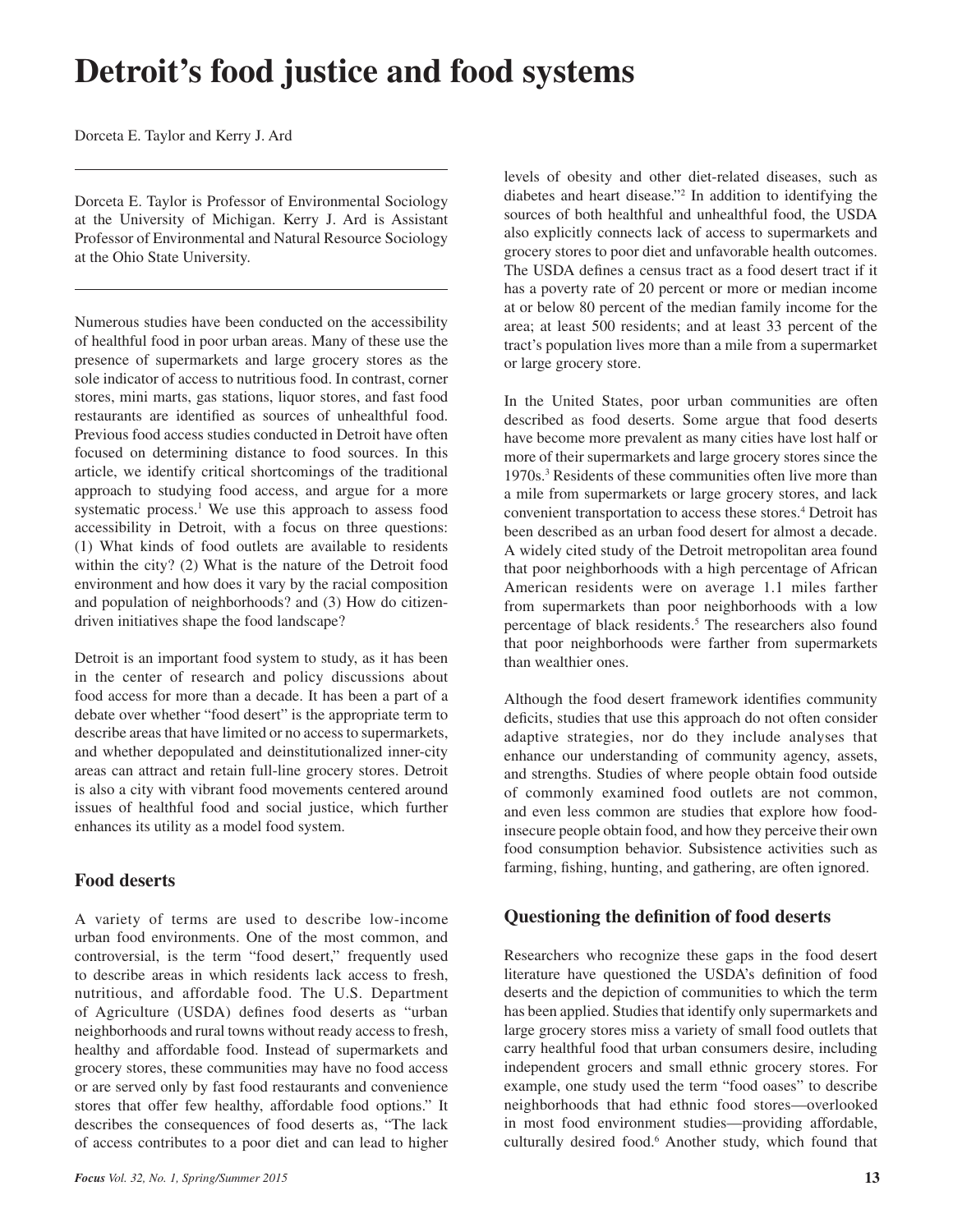only about 10 percent of Detroit could be classified as a food desert using the USDA definition, suggested that the city could best be described instead as a "food grassland" with small pockets lacking easy access to grocery stores.<sup>7</sup>

Another approach to assessing and improving access to food is the concept of food justice. The food justice movement combines an interest in growing and consuming healthful food sustainably with an interest in social justice. For example, the Detroit Black Community Food Security Network, a group of individuals and organizations committed to building food security and advocating for food justice for black residents of Detroit, operates a sevenacre urban farm called "D-town."8 D-Town's farmers come from various neighborhoods but gather at the farm to grow produce. Participation in the farm thus provides access to food that is not linked to the neighborhoods these activists live in, or the food outlets those neighborhoods contain.

## **A new approach to studying food accessibility**

Here, we take a new approach to studying food accessibility in Detroit by combining the food justice approach with the idea that the city's food environment is a system that is influenced by forces both within and outside the city. The city has human, ecological, economic, social, policy, and political dimensions that are interconnected. The availability of food in a particular geographic area cannot be gauged only by the presence of large grocery stores. Instead, food availability is affected by many factors, including the desire and ability of producers to sell and distribute food in a particular community, the ability and willingness of consumers to purchase food, the barriers and incentives for retailers and distributors to service an area, and the involvement of citizens in both food policy decision-making and food production. Food access is also affected by the strategies people use to obtain food, including shopping outside their own neighborhoods, buying where products are on sale, carpooling to go food shopping, and subsistence activities such as fishing and hunting. In fact, a study of the food purchasing habits of low-income Detroit residents found that only 11 percent relied exclusively on food outlets in their own neighborhoods to obtain food; most people shopped for food outside their neighborhoods, and coordinated trips to share rides to distant stores.<sup>9</sup>

Although scholars have critiqued the food desert approach and offered alternatives, both the food oases and food grassland approaches still rely primarily on the presence or absence of supermarkets and grocery stores. The food justice approach goes further than these alternatives in challenging researchers to add environmental justice, human rights, and structural racism and discrimination analyses to the examination of food access and type of food provider. Our contribution is to embed the food justice approach more fully in the framework of environmental justice and the conceptualization of a city's food environment as a system. We hope that this will inspire other scholars to think

| <b>Table 1</b><br>Detroit Food Sources Included in the Study                  |           |            |  |  |  |  |  |  |
|-------------------------------------------------------------------------------|-----------|------------|--|--|--|--|--|--|
| Category of Food Outlet                                                       | Frequency | Percentage |  |  |  |  |  |  |
| <b>Restaurants and Other Food</b><br>Service                                  | 1,245     | 36%        |  |  |  |  |  |  |
| Small Groceries and<br>Convenience Stores                                     | 1,110     | 32         |  |  |  |  |  |  |
| Pharmacies, Dollar, and Variety<br><b>Stores</b>                              | 306       | 9          |  |  |  |  |  |  |
| Specialty Food Stores such as<br>Delicatessens and Bakeries                   | 279       | 8          |  |  |  |  |  |  |
| Farms, Gardens, and Farmers'<br>Markets                                       | 206       | 6          |  |  |  |  |  |  |
| Wholesalers and Food<br>Manufacturers, Processors, and<br><b>Distributors</b> | 157       | 4          |  |  |  |  |  |  |
| Food Pantries and Soup Kitchens                                               | 100       | 3          |  |  |  |  |  |  |
| Supermarkets and Large Grocery<br><b>Stores</b>                               | 96        | 3          |  |  |  |  |  |  |
| Total                                                                         | 3,499     | 100        |  |  |  |  |  |  |
| <b>Note:</b> Details do not sum to total due to rounding.                     |           |            |  |  |  |  |  |  |

about and analyze food access in ways that will provide a more comprehensive understanding of the people and the communities being studied.

# **Detroit's food system**

Studies of food access in Detroit that look only at supermarkets and large grocery stores are examining less than 3 percent of the city's food outlets. Even studies that include fast food restaurants, gas stations, liquor stores, and convenience stores are counting less than half of the city's food outlets. We addressed this omission by including a wide variety of food outlets, as these are the places we observed people obtaining food; we included clubs, caterers, food cooperatives, urban farms, and food pantries.

## **Where can Detroit residents obtain food?**

We identified and studied 3,499 food outlets in Detroit, as shown in Table 1. Small groceries and convenience stores (including liquor stores and party stores with mini marts, and gas stations that sell food) dominate the grocery sector, constituting nearly one-third of all food outlets. Of these, liquor and party stores account for 13 percent of all food venues, 11 percent are gas stations, and 8 percent are small groceries, convenience stores, or corner stores. Although there is a tendency to categorize all of these stores as unhealthful food outlets, more research is needed to find out which actually sell healthful foods.

Restaurants and other food service venues are the most ubiquitous, accounting for over one-third of the food outlets studied. About half of these are full-service restaurants and about 30 percent serve fast food. Other food service providers counted were bars, clubs, caterers, and coffee or other beverage shops.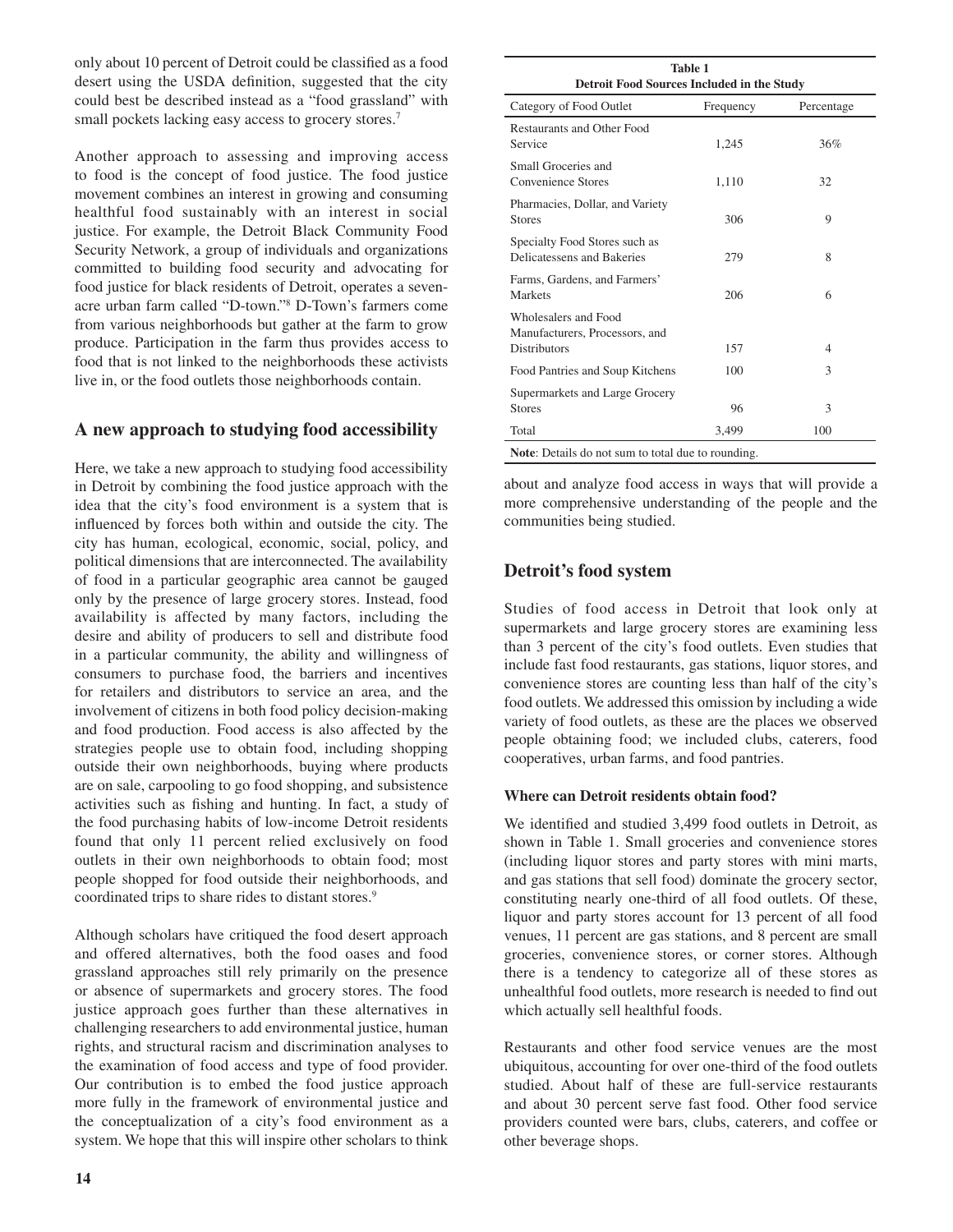

**Figure 1. Detroit neighborhood boundaries and USDA-designated food desert census tracts.**

There are more urban farming, community and school gardening, and farmers' market venues in Detroit than there are supermarkets. These vendors, accounting for 6 percent of all food venues, provide residents with places to purchase fresh, locally grown produce. While we identified 69 community gardens and 42 school gardens in our study, we believe this to be an undercount as some gardens do not publicize their name or location. The city's thriving urban farming and gardening community helps to support 61 farmers' and produce markets, as well as seven dairies.

Detroit is an important industrial center, a waterfront city, and the site of two of the busiest international crossing points between the United States and Canada. Thus in addition to the food retailers, food service providers, and food producers described above, the city has a robust supply chain network for food products, including 97 wholesalers, 31 food manufacturers or processors, and 29 food distributors. We included these businesses in our study as they play an important role in supplying the city and region with food, and can play a role in hunger alleviation by supplying communitybased food assistance programs with excess food.

Finally, nonprofit organizations play a critical role in helping to improve food access in Detroit. Religious institutions and other community-based organizations operate 98 food pantries and soup kitchens. There are also two food banks in the city that collect and distribute food to partner food pantries, soup kitchens, and shelters.

#### **How does the food environment vary by neighborhood?**

A rapid decline in population over the past six decades has contributed to inequitable distribution of food in Detroit. The city's population peaked at nearly 1.9 million in 1950, with 84 percent of the population white, and 16 percent black. By 2012, the population had declined to just over 700,000, with non-Hispanic whites making up less than 8 percent of the population, blacks in the majority with 83 percent, Hispanics at 7 percent, and Asians at 1 percent.<sup>10</sup> In 2013, the unemployment rate was 14.8 percent, the median household income was \$26,955, 38 percent of residents were living below the poverty level, and a similar proportion was receiving federal Supplemental Nutrition Assistance Program (SNAP) benefits.<sup>11</sup>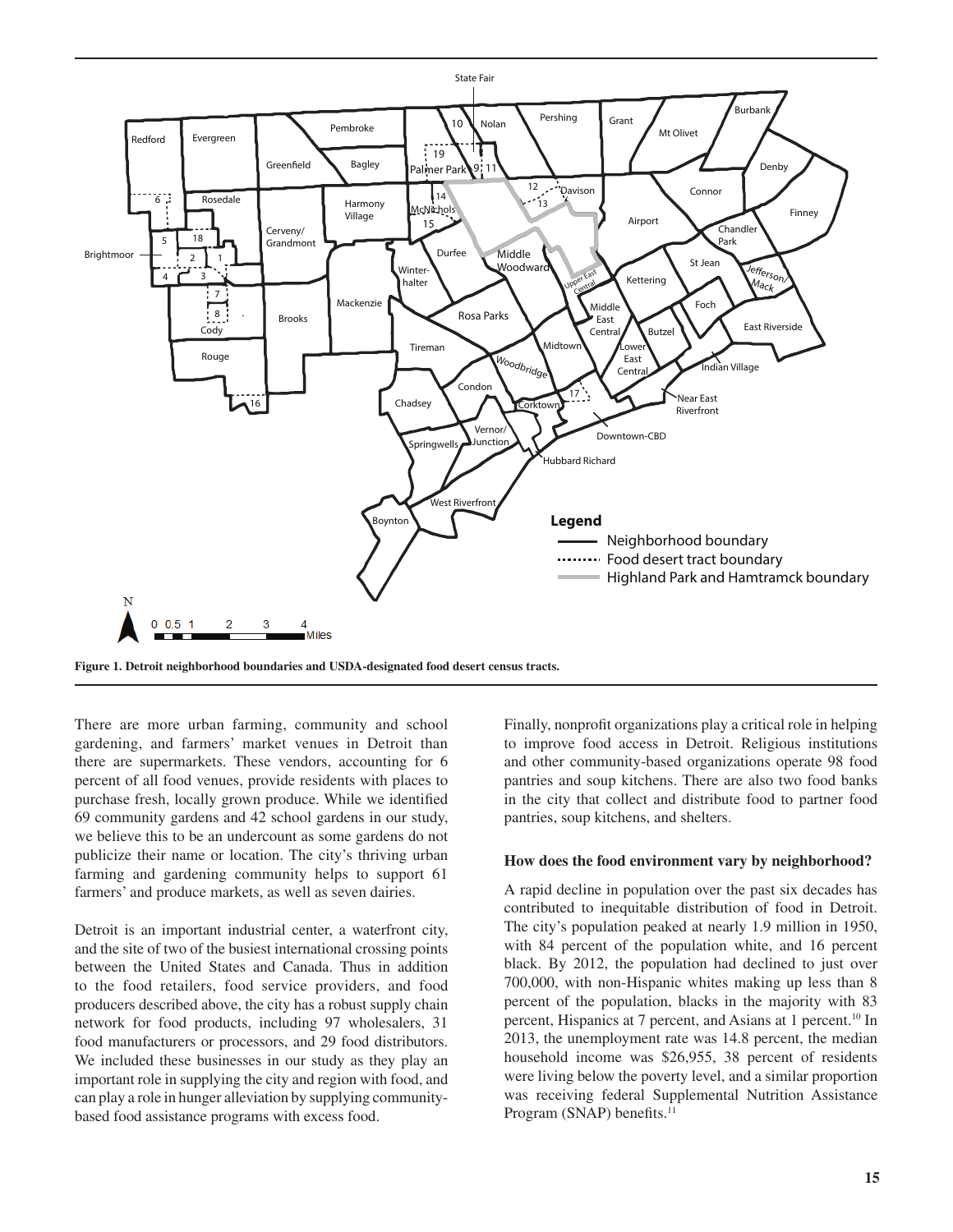| <b>Table 2</b><br>Food Access in Detroit by Racial Composition and Population of Neighborhoods |                     |                                         |                                   |                                    |                                         |                                 |                 |                                           |                  |                     |  |
|------------------------------------------------------------------------------------------------|---------------------|-----------------------------------------|-----------------------------------|------------------------------------|-----------------------------------------|---------------------------------|-----------------|-------------------------------------------|------------------|---------------------|--|
|                                                                                                |                     | Number of Residents per Food Outlet     |                                   |                                    |                                         |                                 |                 |                                           |                  |                     |  |
| Neighborhood<br>Characteristics                                                                | Total<br>Population | Supermarkets,<br>Full-Line<br>Groceries | Small<br>Groceries,<br>Mini Marts | Specialty<br>Food<br><b>Stores</b> | Pharmacies,<br>Variety<br><b>Stores</b> | Restaurants,<br>Food<br>Service | Supply<br>Chain | Farms,<br>Farmers'<br>Markets,<br>Gardens | Food<br>Pantries | All Food<br>Outlets |  |
| <b>Detroit Total</b>                                                                           | 713,766             | 7,435                                   | 643                               | 2,558                              | 2,333                                   | 573                             | 4,546           | 3,465                                     | 7,138            | 204                 |  |
| Racial Composition:                                                                            |                     |                                         |                                   |                                    |                                         |                                 |                 |                                           |                  |                     |  |
| 1%-40% Black                                                                                   | 56,813              | 6,313                                   | 563                               | 2,705                              | 2,273                                   | 563                             | 1,775           | 2,185                                     | 6,313            | 175                 |  |
| $41\% - 70\%$ Black                                                                            | 64,533              | 8,067                                   | 485                               | 1,467                              | 2,017                                   | 200                             | 7,170           | 1,956                                     | 10,756           | 110                 |  |
| 71%-90% Black                                                                                  | 196,369             | 6,771                                   | 631                               | 1,835                              | 2,455                                   | 561                             | 2,182           | 2,158                                     | 5,168            | 179                 |  |
| 91% or more Black                                                                              | 396,051             | 7,921                                   | 701                               | 3,701                              | 2,343                                   | 841                             | 15,233          | 7,072                                     | 8,427            | 266                 |  |
| Population Size:                                                                               |                     |                                         |                                   |                                    |                                         |                                 |                 |                                           |                  |                     |  |
| $1 - 5,999$                                                                                    | 35,804              | 5,967                                   | 317                               | 542                                | 1,705                                   | 119                             | 389             | 676                                       | 2,984            | 54                  |  |
| $6,000-10,999$                                                                                 | 99,830              | 5,254                                   | 591                               | 3,120                              | 2,496                                   | 739                             | 6,239           | 2,936                                     | 4,160            | 213                 |  |
| 11,000-20,999                                                                                  | 331,012             | 8,487                                   | 690                               | 3,678                              | 2,470                                   | 704                             | 13,240          | 4,244                                     | 7,043            | 243                 |  |
| $21,000$ or more                                                                               | 247,120             | 7,723                                   | 710                               | 2,716                              | 2,226                                   | 727                             | 10,297          | 6,027                                     | 14,536           | 246                 |  |

Detroit is a city of neighborhoods, but it is sometimes hard to reach agreement on what particular areas of the city are called, and where the boundaries lie. This has been complicated by the large decline in population which has left once intact neighborhoods with large swaths of vacant land and a patchwork of housing. For our analysis, we use the 54 neighborhoods identified by the Detroit Planning and Development Department. Figure 1 shows these neighborhood boundaries, as well as the boundaries of the USDA-designated food desert census tracts.

Neighborhoods tend to be segregated by race and ethnicity. Although Detroit is a predominantly black city, the proportion of blacks in particular neighborhoods varies greatly, from 5 percent in Springwells, to 97 percent in Bagley. The proportion of non-Hispanic whites also varies, from less than 1 percent in Bagley, to 38 percent in Corktown. Finally, although Hispanics make up less than 7 percent of Detroit's population, they account for 72 percent of Springwells residents, and 36 to 72 percent of residents of five other neighborhoods.

As Table 2 shows, there is one food outlet for every 204 Detroit residents, and the distribution of food sources varies by the racial composition and population density of neighborhoods. Although the relationship between the proportion of black residents and the presence of supermarkets or large grocery stores is not linear, neighborhoods with the lowest percentage of blacks tend to have a more favorable ratio of people to food sources compared to neighborhoods with a higher percentage of black residents. For example, neighborhoods that were between 1 percent and 40 percent black had one supermarket or large grocery store for every 6,313 residents, and one agricultural outlet such as a community or school garden, farmers' market or produce stand, or urban farm for every 2,185 residents. In contrast, neighborhoods that were 91 percent or more black had one large food store for every 7,921 residents, and one agricultural outlet for every 7,072 residents. Neighborhoods with fewer than 11,000 residents also had much better ratios of supermarkets and large grocery stores to residents than did larger neighborhoods. Larger neighborhoods also have lower prevalence of agricultural food outlets and emergency food providers compared to less populous neighborhoods.

## **How do citizen-driven initiatives shape the food landscape?**

Urban agricultural initiatives are important in Detroit. Today's urban agriculture movement is citizen-driven, and residents farm for health reasons in addition to farming for recreational, subsistence, and commercial purposes. As shown in Table 1, in addition to the farms, community and school gardens, and farmers' markets that make up 6 percent of city food outlets, another type of citizen-driven food outlet, food pantries and soup kitchens, make up another 3 percent.

## **Is Detroit a food desert?**

Although it is a common perception that the entire city of Detroit is a food desert, the USDA has labeled only 19 of the 297 Detroit census tracts as food deserts, as shown in Figure 1. In examining these areas, we found some of the inconsistencies that arise when relying too heavily on the location of supermarkets and large grocery stores as the primary criteria for defining access to healthful foods. For example, the food desert census tract in the Brightmoor neighborhood identified on the map as tract 5 is mostly occupied by a park. A neighborhood group, Neighbors Building Brightmoor, has helped to create a 14-block urban farm, build an edible play garden for children called the Treedome Park, manage the youth market garden, beautify the park, and create vegetable gardens on vacant lots. Their food production activities are coordinated with St. Christine's Soup Kitchen.12 Even with a robust network of alternative food sources such as these, however, we did identify some neighborhoods that were lacking in both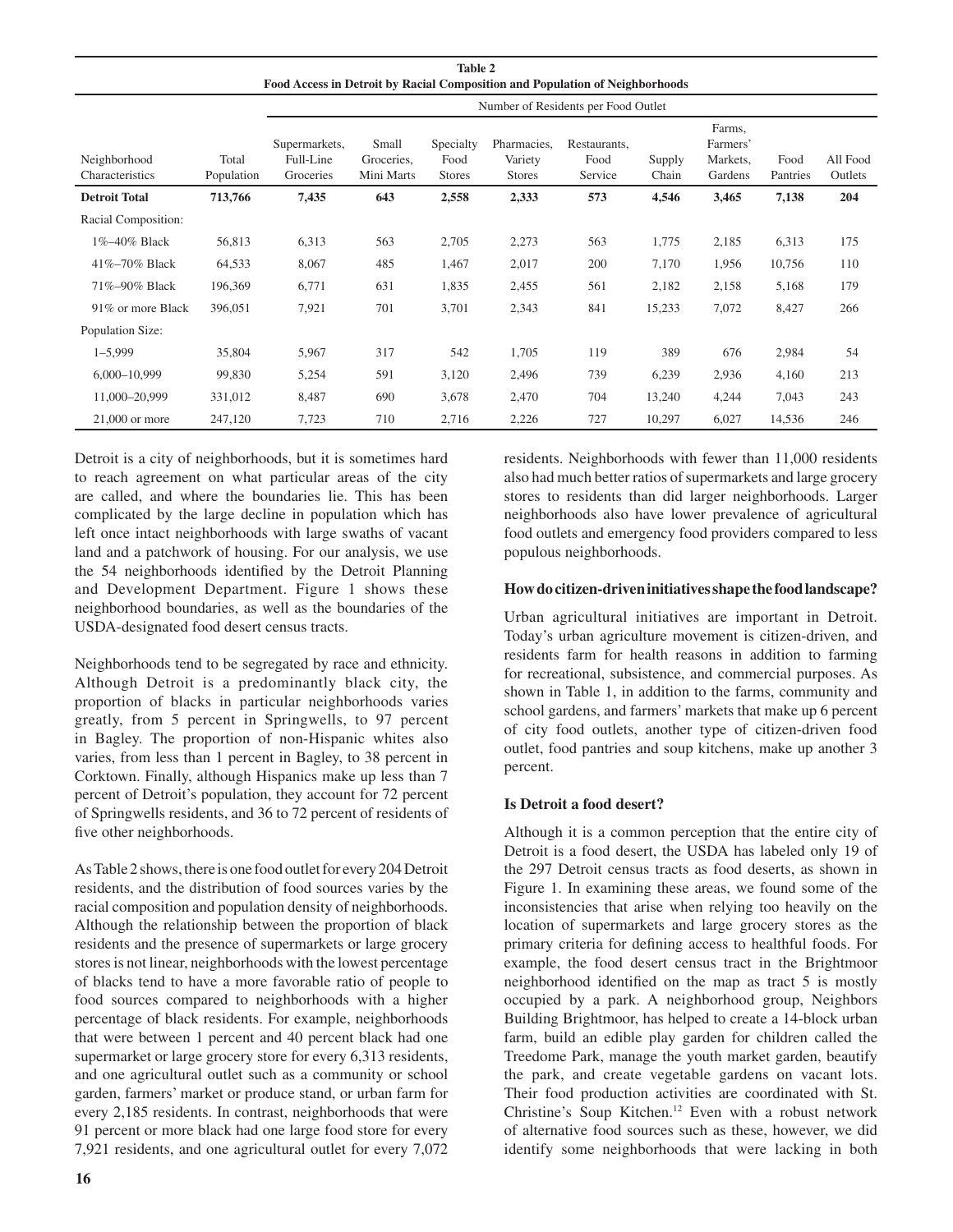the traditionally counted large food stores and in urban agricultural food sources and food assistance programs. Thus we conclude that although it is erroneous to label the entire city of Detroit as a food desert, limited access to food, particularly nutritious food, is a fact of life for some Detroit residents.

# **Addressing food accessibility in Detroit**

Given the enduring food access issues in some areas of Detroit, food production has become an important activity for some city residents. In acknowledgment of this, the Detroit City Council amended the city zoning code in 2013 to identify and define a number of types of agriculture as legitimate land uses in the city, and to set standards for them. These include aquaculture, hydroponics, composting, farmers' markets, farm stands, and urban farms. This change makes it easier for residents to undertake agricultural initiatives for commercial and non-commercial purposes. For example, the lifting of a ban on hoop houses allows farmers to extend the growing season, collect additional rainwater for irrigation, and grow crops in areas that do not have access to city water. The new rules may also help to curb the spread of "guerrilla" farms, where residents farm without the appropriate permits, and risk being prosecuted for doing so.

Although the new agricultural ordinance may facilitate the conversion of more vacant land to food production purposes, many of these lots contain toxic contamination from prior industrial use. Residents wanting to farm in these areas face costs associated with soil testing and remediation. While some have used raised-bed techniques to avoid soil contamination issues, the added costs of building these beds could still deter some residents. Subsistence fishing and hunting can also pose health risks if contaminated fish or wildlife are consumed.

In addition to citizens' food production expanding access to healthful foods, two new supermarkets opened in Detroit in 2013, Whole Foods and a Meijer big box store. Both stores received millions in state and local tax incentives. Whole Foods opened a store in Midtown, a gentrifying area that already had a large number of food outlets, including three large supermarkets and nine farmers' markets, produce markets, or community gardens. In contrast, the new Meijer store opened in the low-income State Fair neighborhood, which had no other supermarket or large supermarket, has no produce or farmers' markets, and is the location of two of the USDA food desert census.<sup>13</sup> We believe that in the future, effort should be made to ensure that new supermarkets are placed in the most underserved neighborhoods.

In 2013, the Michigan Food Policy Council concluded that more investment in local food systems infrastructure was desirable as this would build capacity and create jobs. The council identified improved access to healthful foods as a high priority, and saw farmers' markets as key drivers

of economic growth. In order for farmers' markets to effectively play this role, the ability to process Electronic Benefit Transfer cards should be expanded to allow more SNAP customers to shop at these markets, and training and technical assistance should be provided to farmers to help them to participate in the program.

Detroit's food producers alone cannot make enough food to meet all the city's needs. Although there are many farms on the outskirts of the city, it is difficult to get that produce to market in Detroit and other cities quickly and effectively. The need for transportation to markets, warehouse, processing space, and storage facilities is a barrier that many small farmers have difficulty overcoming. Valueadded production such as canning and pickling, which could ultimately increase profits, may also be cost-prohibitive for many small farmers to launch. Food hubs can help address these problems by providing a centrally located facility that is professionally managed to facilitate the aggregation, storage, processing, distribution, and marketing of locally or regionally produced food. The Eastern Market, the largest historic public market district in the country, is increasingly playing this role.

Delivering fresh and nutritious foods to clients at emergency food outlets should also be a priority. While Detroit's food pantries and soup kitchens currently obtain food from farmers' markets, farms, restaurants, and other businesses, more could be done. Some farmers report that they would like to donate unsold food to assistance programs, but lack the necessary transportation, fuel, staff, or time. One program that is currently working to get fresh and healthful foods to low-income consumers is Earthworks Urban Farm, which distributes farm produce to participants in youth programs and the federal Special Supplemental Nutrition Program for Women, Infants, and Children (WIC), and uses farm products in the meals served at an associated soup kitchen.<sup>14</sup>

Finally, more work could also be done to get more healthful food into retailers such as small groceries, corner stores, mini marts, convenience stores, and liquor stores. Improvement is needed in matching customer needs with business projections, particularly in those areas where a large portion of the customer base relies on federal food assistance. The disbursement of funds at particular times of the month results in uneven demand, which makes it challenging for small retailers to maintain appropriate stock of fresh produce and other perishable items. Detroit Fresh: The Healthy Corner Stores Project, is an example of a program that works to facilitate stocking of healthful food in these small stores.<sup>15</sup>

# **Linking food access to health and place**

Researchers examining food deserts have linked unfavorable health outcomes with limited availability of nutritious food.16 However, this research relies on the often incorrect assumption that people buy all or most of their food in their immediate neighborhood.<sup>17</sup> Also, although there is a